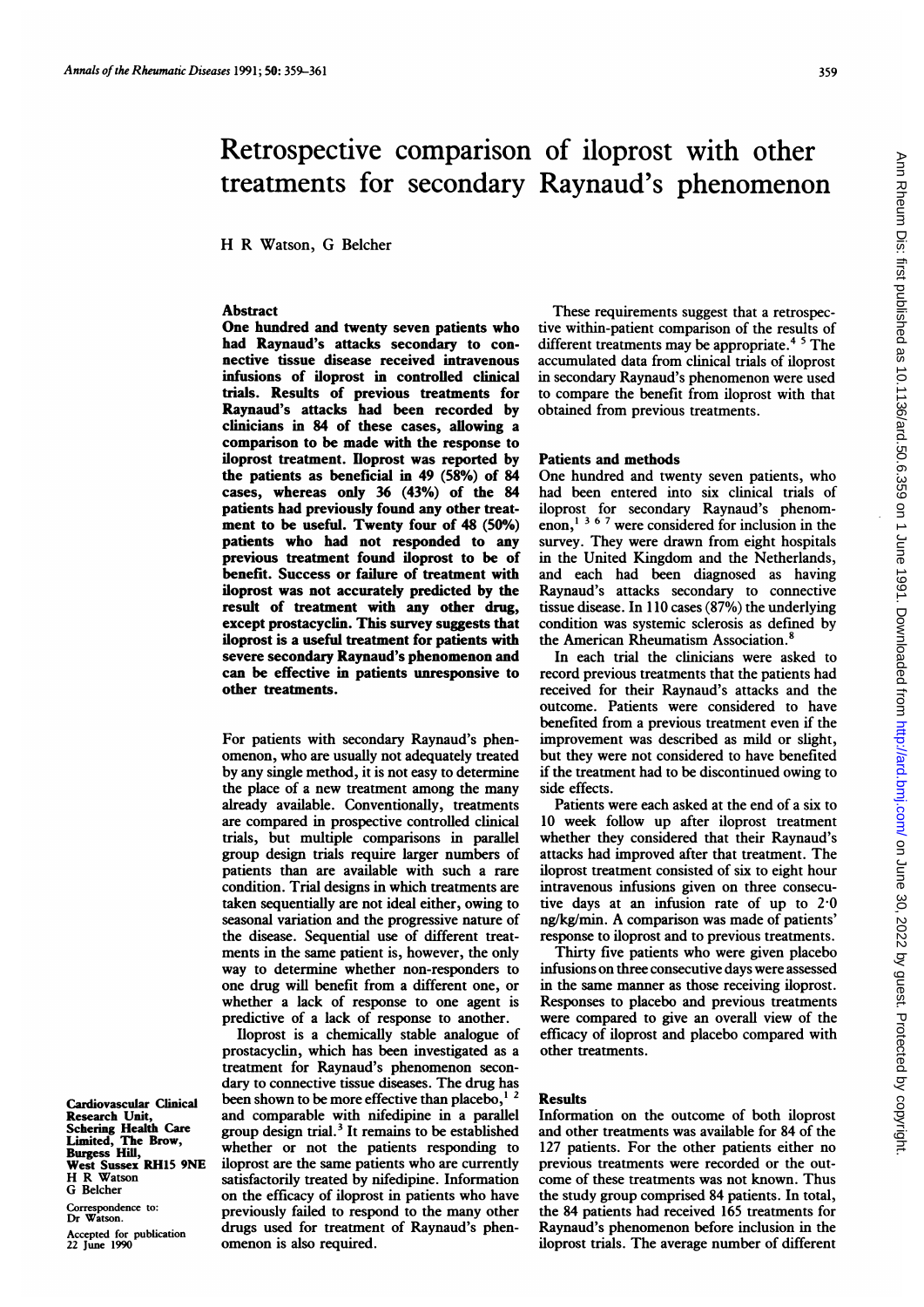Table I Comparison of the number (%) of patients benefiting from iloprost or placebo with the number benefiting from any previous treatments

| Trial<br>drug       | Number of<br>patients receiving<br>trial drug | Number of patients obtaining benefit from: |                                           |                             |                                              |  |
|---------------------|-----------------------------------------------|--------------------------------------------|-------------------------------------------|-----------------------------|----------------------------------------------|--|
|                     |                                               | Trial drug<br>alone                        | Both trial drug and<br>previous treatment | Previous<br>treatment alone | Neither trial drug<br>nor previous treatment |  |
| Iloprost<br>Placebo | 84                                            | 24(28.5)<br>(3)                            | 25(30)<br>10(29)                          | 11(13)<br>15(43)            | 24(28.5)<br>9(26)                            |  |

Table 2 – Comparison of the number of patients benefiting from iloprost with the number benefiting from individual previous treatments

| Previous                     | Number of                       | Number of patients obtaining benefit from: |                                         |                             |                                            |  |
|------------------------------|---------------------------------|--------------------------------------------|-----------------------------------------|-----------------------------|--------------------------------------------|--|
| treatment                    | patients receiving<br>treatment | Iloprost<br>alone                          | Both iloprost and<br>previous treatment | Previous<br>treatment alone | Neither iloprost<br>nor previous treatment |  |
| Nifedipine                   | 56                              |                                            |                                         |                             | 20                                         |  |
| Prostacyclin                 |                                 |                                            |                                         |                             |                                            |  |
| Gamolenic acid               |                                 |                                            |                                         |                             |                                            |  |
| Inositol nicotinate          |                                 |                                            |                                         |                             |                                            |  |
| Naftidrofurvl                |                                 |                                            |                                         |                             |                                            |  |
| Ketanserin                   |                                 |                                            |                                         |                             |                                            |  |
| Prostaglandin E <sub>1</sub> |                                 |                                            |                                         |                             |                                            |  |
| α <b>Blockers</b>            |                                 |                                            |                                         |                             |                                            |  |
| Sympathectomy                | 14                              |                                            |                                         |                             |                                            |  |

previous treatments given to these patients was two (range one to eight). Thus many patients had proved unresponsive to a number of different treatments.

Forty nine (58%) of the 84 patients benefited from the iloprost treatment. Of 48 patients (57%) who had not benefited from any treatment before entering the trial (table 1), 24 were found to have benefited from iloprost infusions. Conversely, of the 36 patients who had derived some benefit from previous treatments, only 11 (31%) did not respond to iloprost. Of 35 patients receiving placebo infusions in the same trials, 11 (31%) showed some benefit from these infusions. But of the 10 (28%) who had not responded to any previous treatment only one patient found placebo beneficial (table 1).

The most commonly used drug was nifedipine, given to 56 patients (table 2). Results with iloprost and nifedipine were the same in only 32 (57%) cases. Of the 38 patients who had not benefited from nifedipine, 18 (47%) were helped by iloprost. Ten of these 38 patients (26%) had had nifedipine withdrawn owing to side effects. Of the 18 patients who had benefited from nifedipine, 12 (67%) also responded to iloprost.

Comparison of the response to prostacyclin and iloprost showed a close correlation, but the comparison with other more commonly used treatments (gamolenic acid, inositol nicotinate, naftidrofuryl, ketanserin, prostaglandin  $E_1$ ,  $\alpha$ blockers, and sympathectomy) showed in each case that a proportion of the patients responded to iloprost even though previous treatments had failed to produce any relief of symptoms (table 2). Unlike nifedipine, none of these drugs was withdrawn because of intolerable side effects.

### **Discussion**

The results show that iloprost was considered to be helpful by half of the patients who had not found any previous treatment to be beneficial and by most patients who had benefited from previous treatments. The same picture emerged from a comparison with individual drugs or sympathectomy. Success or failure of treatment with any of the previously tried drugs was not predictive of success or failure with iloprost, except in the case of prostacyclin. This last result might be expected as iloprost is a prostacyclin analogue.

Hitherto, the most effective drug for the treatment of Raynaud's phenomenon has generally been considered to be nifedipine.<sup>9</sup> Of patients included in these trials, however, 38/56 had found nifedipine ineffective. Of these 38, 18 (47%) benefited from iloprost treatment. This finding supports the view of Rademaker et al that iloprost and nifedipine are both effective in secondary Raynaud's phenomenon but by different mechanisms and not necessarily, therefore, helping the same patients.<sup>3</sup>

Use of retrospective group comparisons has been criticised.<sup>10</sup> A within-patient retrospective comparison such as this may be acceptable, however. In all such studies the accuracy and completeness of the information available is open to question. For example, the number of treatments previously tried in these patients is likely to have been underrecorded, but this would tend to underestimate the severity of the patients' condition.

Placebo infusions were clearly shown to be less helpful than previous treatments, indicating that the favourable comparison of iloprost with previous treatments cannot be attributed to the effects of admitting patients to hospital for intravenous treatment, nor to the methods used in this retrospective study. These data do not represent a comparison of efficacy of the treatments in all patients with Raynaud's phenomenon, however, as there is a patient selection bias in favour of those who had failed to respond adequately to other drugs. It is these who are entered into trials of new therapeutic agents. Furthermore, details of the regimen for previous treatments were not recorded, whereas the